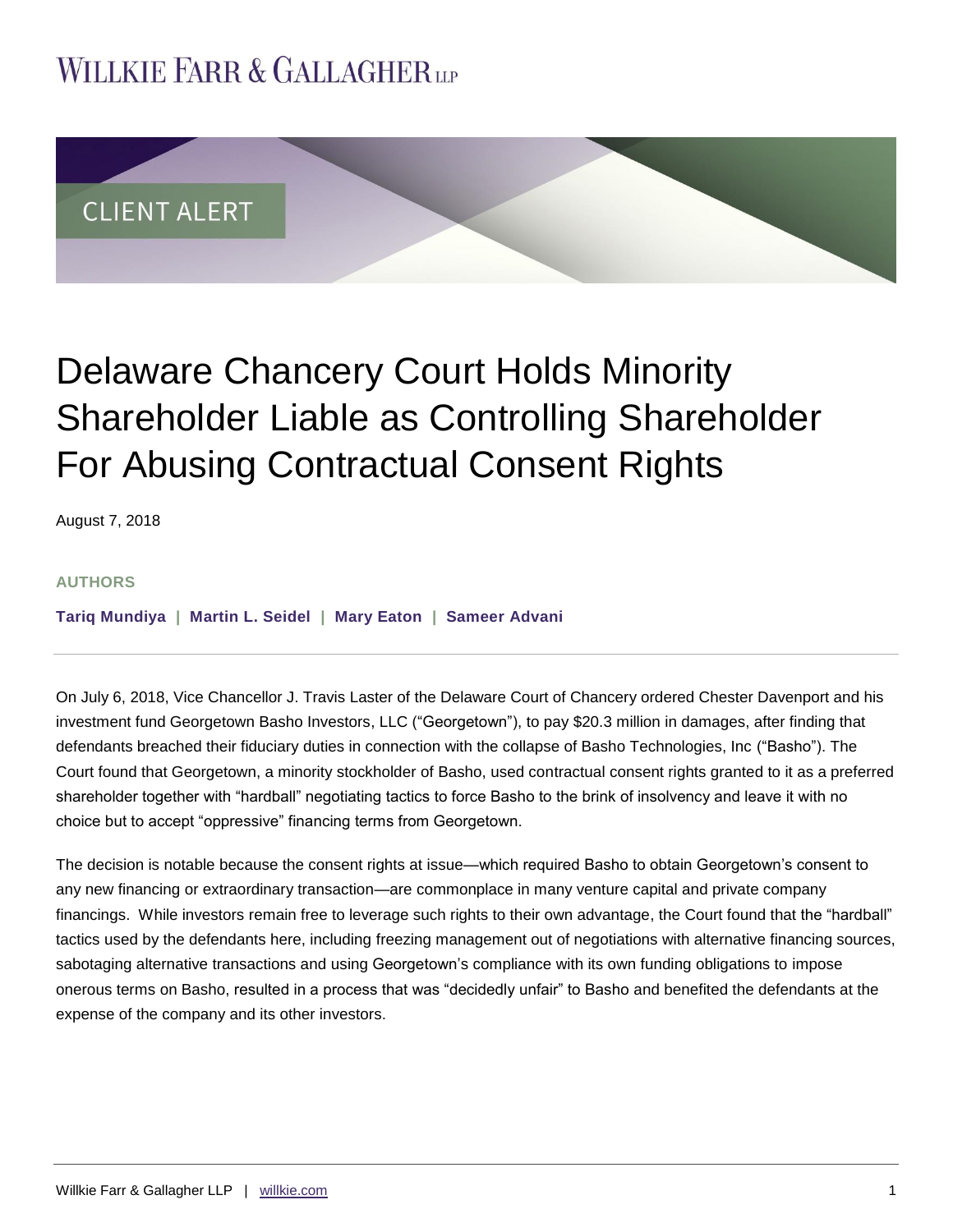#### **Background**

In 2011, Georgetown began investing in Basho, a venture stage technology company. Davenport then joined Basho's Board of Directors. Over the next three years, Georgetown participated in two additional preferred stock offerings and provided a \$7.5 million loan facility to Basho. Georgetown and the other investors received preferred stock in each round, which gave the investors contractual consent rights over certain corporate transactions, including subsequent financings, or a sale of Basho or its assets. These consent rights are fairly typical in private company financings and require the consent of a majority of the stock in each class of preferred stock for each transaction. In the second-to-last round of financing, Georgetown provided half of the financing and received consent rights that gave it the effective ability to block all future financings. According to the Court, Georgetown then effectively made itself Basho's "sole lifeline" for money. Georgetown then sought to use this power to force a sale of Basho, in which Georgetown's preferred stock would give it "the largest share of proceeds."

Basho, which was not yet profitable, remained dependent upon outside financing to develop its technology and become profitable. Georgetown used its consent rights to block any proposed financing and force Basho to issue Georgetown additional preferred stock (the "Series G Financing") that would give it outright control of Basho's Board and the right to receive up to three times its investment in the Series G Financing before other investors received anything in a sale of the company. The Court found that Georgetown took active steps to sabotage three alternative financing proposals that even the investment bank handpicked by Georgetown indicated were less oppressive than Georgetown's offer. Davenport and Georgetown replaced or isolated management when they objected to its proposed financing or advocated for alternative financing, took control of the negotiations with potential investors and "r[a]n out the clock while claiming...to cooperate" with the company and its potential new investors. In the end, Georgetown's tactics succeeded in driving away each potential new investor, while leaving Basho, which was out of money, dependent on a bridge loan and new financing from Georgetown. When Basho's Board of Directors nevertheless rejected Georgetown's proposal, Georgetown refused to make contractually promised disbursements under its bridge loan, leaving the company out of money and unable to meet its payroll obligations. Having thus triggered a liquidity crisis, Georgetown gave the Board less than a day to accept the previously rejected Series G Financing. Ultimately, the Board agreed to Georgetown's terms, but three directors resigned in protest and another demanded that his written objections to the transaction be attached to the minutes. Once it had outright control, Georgetown appointed a majority of the Board and created an Executive Committee comprised of Georgetown loyalists to run the company. The Executive Committee then pushed through several self-dealing transactions. In the end, Georgetown could not raise any additional financing for Basho, and the company was liquidated in 2017.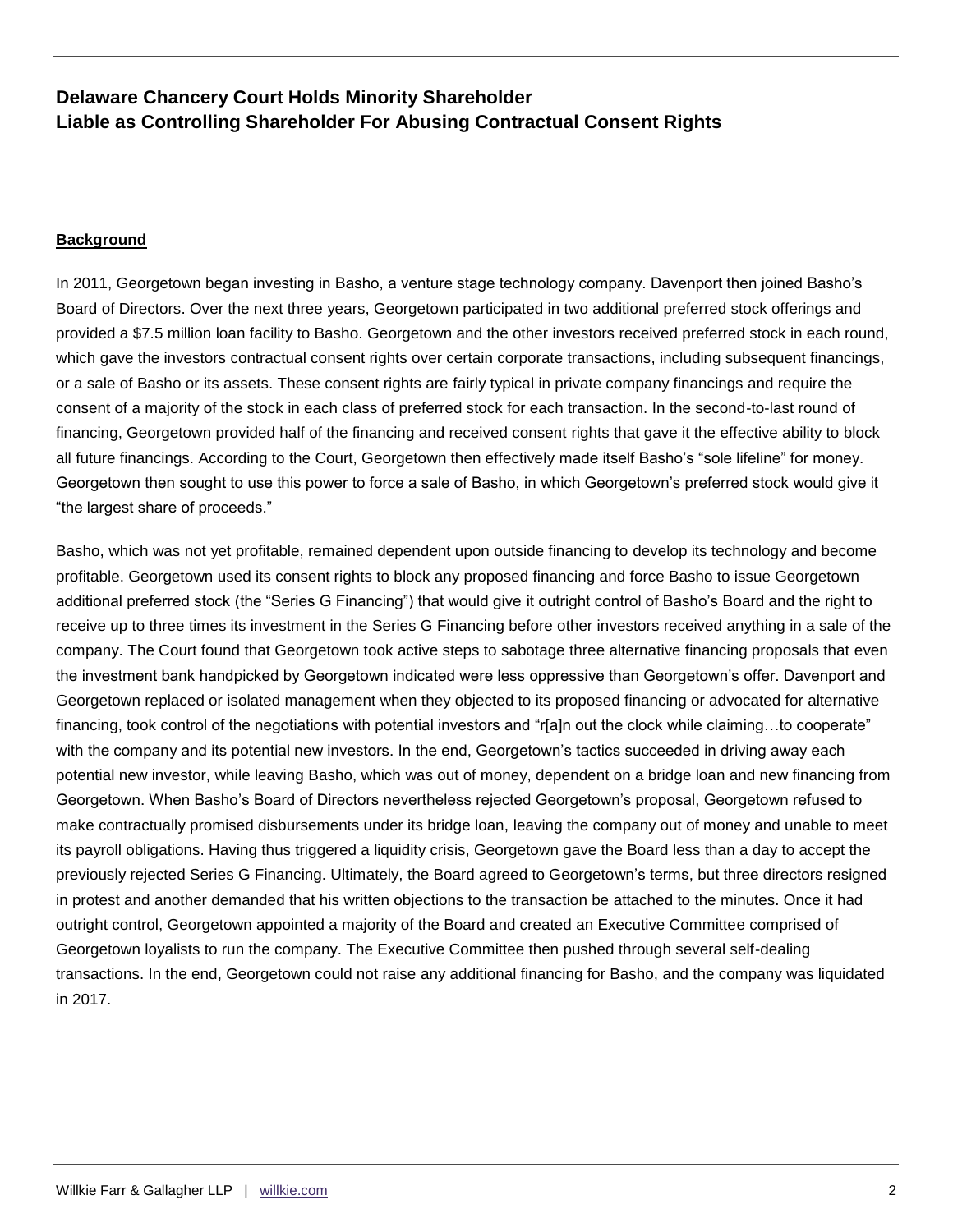#### **The Litigation**

The plaintiffs––former Basho shareholders––alleged that Davenport and Georgetown breached their fiduciary duties both in connection with the onerous Series G Financing and through their self-interested operation of Basho following the Series G Financing. The Court found after trial that Davenport owed a fiduciary duty in his capacity as a director of Basho. With respect to Georgetown, the Court held that it controlled Basho both in connection with the Series G Financing and the subsequent transactions. The Court explained that a "defendant without majority voting power can be found to owe fiduciary duties if the plaintiff proves that the defendant in fact '*exercises control* over the business and affairs of the corporation'" (emphasis in original). The Court identified two kinds of control by a non-majority blockholder: (1) pervasive control over the business and affairs of the company generally, and (2) transaction-specific control. The Court noted that the defendant must exercise "actual"––not merely potential––control with regard to the particular transaction. According to the Court, various factors can contribute to a finding of actual control over a particular decision, such as:

- relationships with particular directors that compromise their disinterestedness or independence;
- relationships with key managers or advisors who play a critical role in presenting options, providing information, and making recommendations;
- the exercise of contractual rights to channel the corporation into a particular outcome by blocking or restricting other paths; and
- the existence of commercial relationships that provide the defendant with leverage over the corporation, such as status as a key customer or supplier.

Additionally, broader *indicia* of effective control also play a role in evaluating whether a defendant exercised actual control over a decision. Examples include ownership of a significant equity stake (albeit less than a majority); the right to designate directors (albeit less than a majority); decisional rules in governing documents that enhance the power of a minority stockholder or board-level position; and the ability to exercise outsized influence in the board room, such as through high-status roles like CEO, chairperson, or founder. The Court cautioned, however, that a finding of control requires a fact-specific analysis of multiple factors. For instance, a court can consider specific conduct by the defendant, such as whether the defendant insisted on a particular course of action over objections from other fiduciaries, and whether the defendant used "aggressive, threatening, disruptive, or punitive behavior" to force the decision.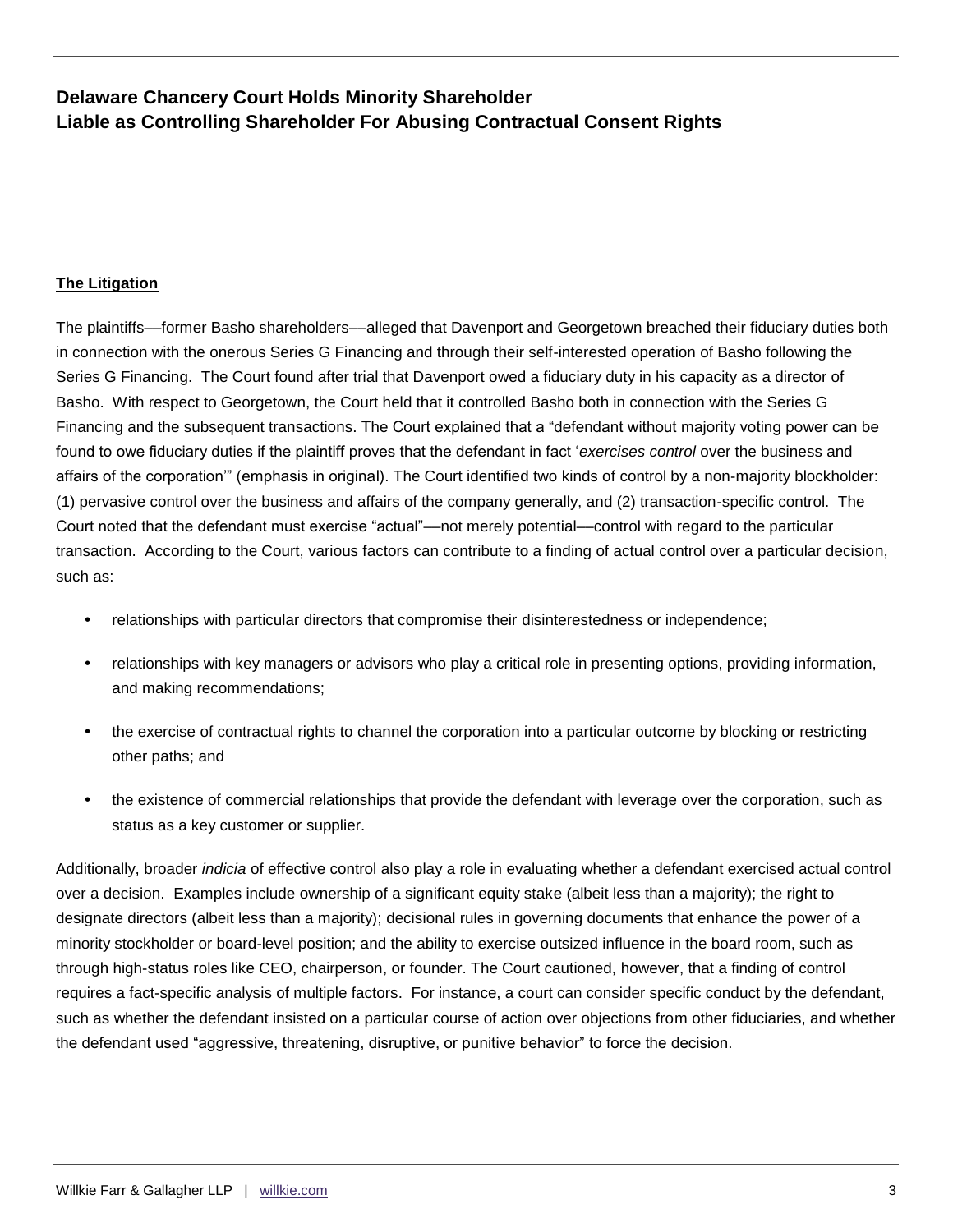Notably, the Court emphasized that blocking rights standing alone are highly unlikely to support either a finding or a reasonable inference of control. The Court also highlighted that, more generally, exercising contractual rights––even to force an outcome that is beneficial to the shareholder––is not a breach of fiduciary duty.

Here, the Court found that Georgetown owed a fiduciary duty because it exercised actual control over Basho for purposes of the decision to consummate the Series G Financing. In finding control, the Court considered the following transactionspecific factors:

- Georgetown's use of its contractual rights to channel the Company into a position where it had no options other than to accept Georgetown's terms.
- Davenport and his confidante Robert Reisley's efforts, taken on Georgetown's behalf, to spread misinformation about Georgetown's intentions and the status of negotiations.
- Davenport's interference with members of management, such as subverting or firing anyone who did not support Georgetown's interests, and using the monthly draw process to control management after Georgetown became Basho's primary source of capital.
- Davenport's selection of Basho's bankers, who were also Davenport's bankers, in connection with the fundraising process.
- Georgetown's insistence on the Series G Financing, supported by Davenport and Reisley's combative behavior, such as threatening to personally sue former director Greg Collins unless Basho signed Georgetown's deal within five days.

Because the Series G Financing involved self-dealing by a controlling shareholder, the Court applied the entire fairness standard to the plaintiffs' challenge. Applying this heightened standard, Vice Chancellor Laster examined the process leading up to the formal proposal and found that the transaction was unfair in the way it was initiated. In particular, the Court cited to the fact that before making the Series G proposal, Georgetown interfered with Basho's ability to seek funding from third parties by discouraging competing investors from submitting term sheets and insisting on vetting every investor before allowing the investor to speak with management. In addition to the process, Vice Chancellor Laster found that the eventual terms offered to Basho were unfair, characterizing the deal as "punitive."

Moreover, in rejecting the defendants' argument that the Series G Financing was fairly priced because no other party submitted an actionable investment proposal, the Court stated that the "absence of competing offers says more about Georgetown's actual control over the Company and the defendants' acts of unfair dealing than it does the fairness of the Series G Financing's price." The Court concluded that the Series G Financing was an unfair, "oppressive" transaction that Georgetown and Davenport forced Basho to accept, and which resulted in Georgetown's control of a majority of the